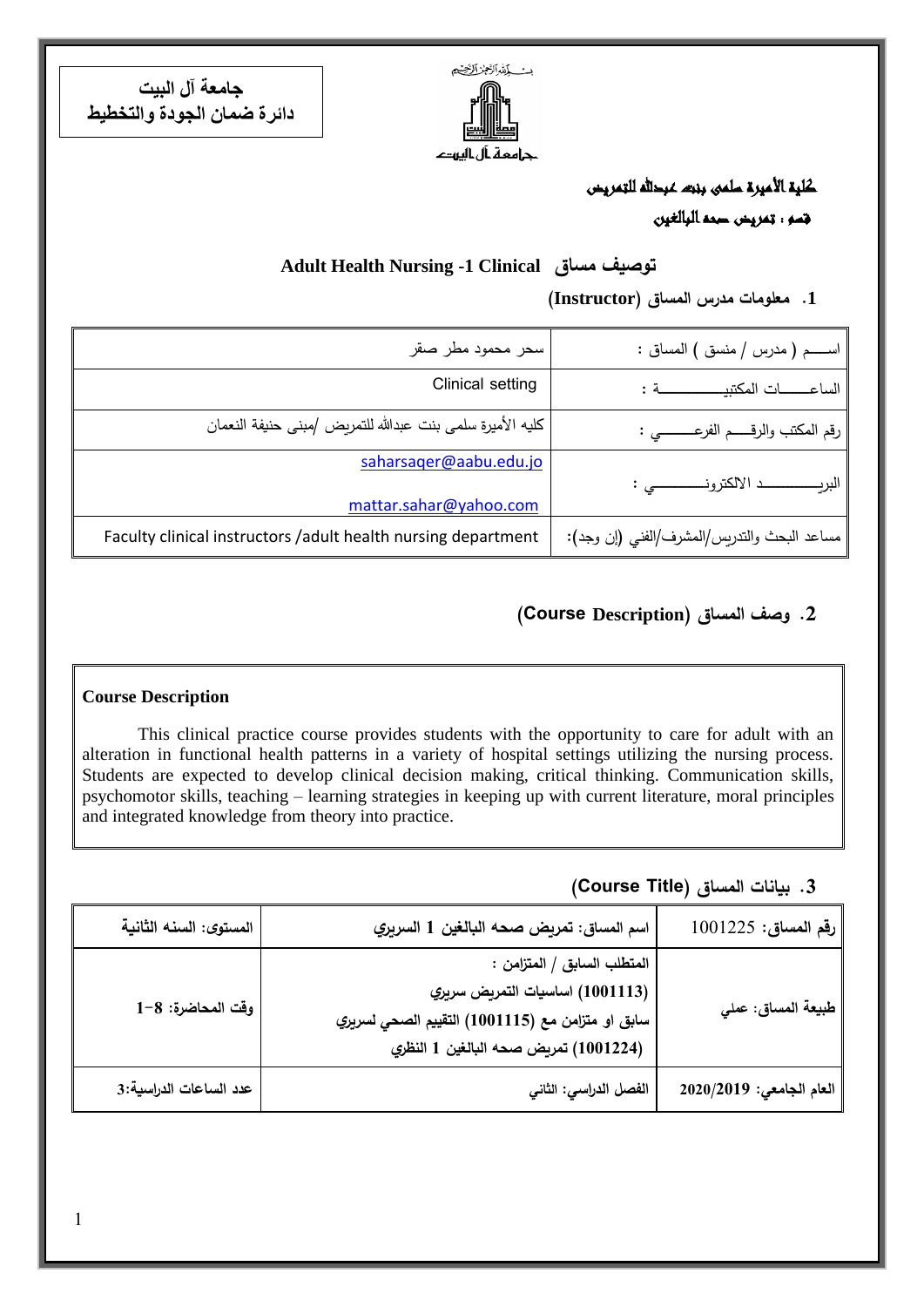#### **.4 أهداف المساق ) Objectives Course)**

Implement basic concepts from allied sciences and nursing in assisting clients as holistic beings to meet their needs.

1. Identifies social factors, with faculty guidance affecting the adult response to health care.

Utilize the nursing process for their patient nursing care.

3. Develop critical thinking, and problem solving skills in dealing with selected alterations in health status.

Practices with in ethical/legal considerations when implementing care.

4. Follow basic infection control measures for transmission of communicable diseases to the client with medical and surgical conditions

1. Apply the steps and procedures in the discharge planning process for a client with medical and surgical conditions.

Utilize appropriate communication skills and develop responsible behavior in dealing with peers, faculty, health team members, patients, patients' families, and others.

Provide accurate documentation for all nursing actions.

6. Demonstrate acceptable level of competency in selected psychomotor skills necessary for the care of adult clients with medical and surgical conditions.

Assume responsibility for safe professional nursing practice.

Review relative research findings that justified nursing actions.

Implement a teaching plan with a wellness focus for adult client.

#### **(Intended Student Learning Outcomes) التعلم مخرجات .5 )المعرفة والمهارات والكفايات(**

يفترض بالطالب بعد دراسته لهذا المساق أن يكون قادرا على:

- Practices nursing based on ethical and legal principles with a commitment to the dignity, worth and uniqueness of each person.
- Adhere to the JRN Standards of Nursing Practice
- Complete practice of required clinical hours
- Achieve an acceptable standard rating for each of the items on the clinical evaluation form
- Successfully complete the course assignments.
- Utilize the knowledge from the humanities, science, and nursing to form a framework for professional nursing practice.
- Caring is a humanistic way for relating to a valued other and towards whom one feels and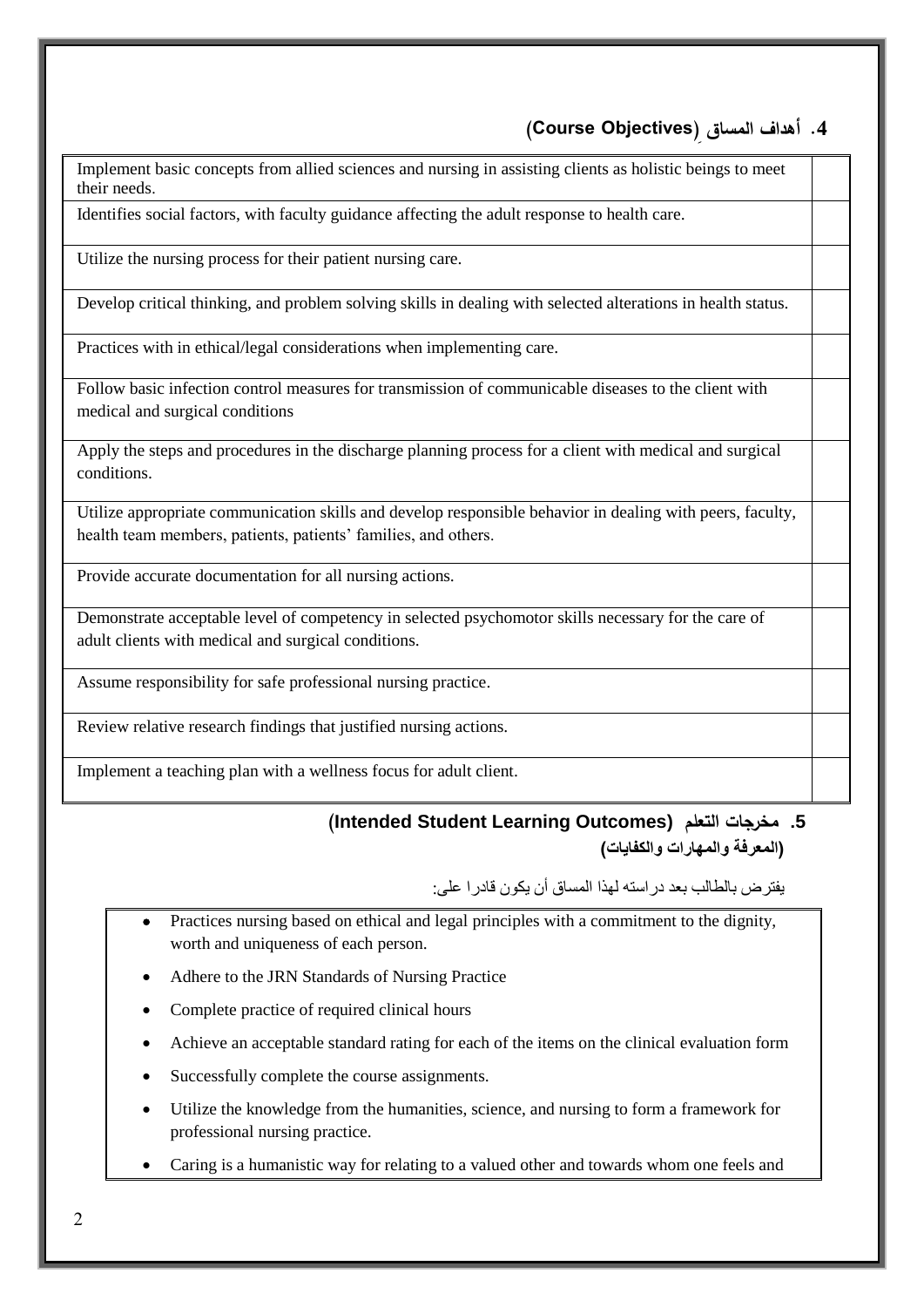personal sense of commitment and responsibility.

- Provide nursing care that is congruent with the cultural values, social structure, and environmental context of people.
- Advanced nursing as a profession by implementing professional roles and values.
- Demonstrates a commitment to lifelong learning, professional, and personal development.
- Collaborates with colleagues through interdisciplinary health care teams and clients to promote the health and welfare of people.
- Utilize cognitive, interpersonal, and technical skills in a reliable and accountable manner during practicing professional nursing.

| الموضسوع                                                                | الأسبوع    |
|-------------------------------------------------------------------------|------------|
| Orientation to course                                                   | الأول      |
| Introductory labs                                                       | الثاني     |
| First clinical week, orientation .history taking, physical exam review  | الثالث     |
|                                                                         |            |
| 1 <sup>st</sup> work sheet(feedback). IVF, Medication calculation       | الرابع     |
| $2nd$ work sheet, GI(appendicitis, henia, cholecy sitits) (pre-post.op) | الخامس     |
|                                                                         |            |
| 1 <sup>st</sup> care plan , (heart failure, HTN, MI) ECG                | السادس     |
| $3rd$ worksheet .(pneumonia, PE. Pneumothorax), (O2 therapy)            | السابع     |
| Case study                                                              | الثامن     |
| Case study                                                              | التاسع     |
| 2 <sup>nd</sup> care plan (COPD, Asthma. ABGs. Blood sampling)          | العاشر     |
| Anemia .DVT, Blood transfusion                                          | الحادي عشر |
| Clinical evaluation                                                     | الثاني عشر |

#### **.6 محتوى المساق )Content Course)**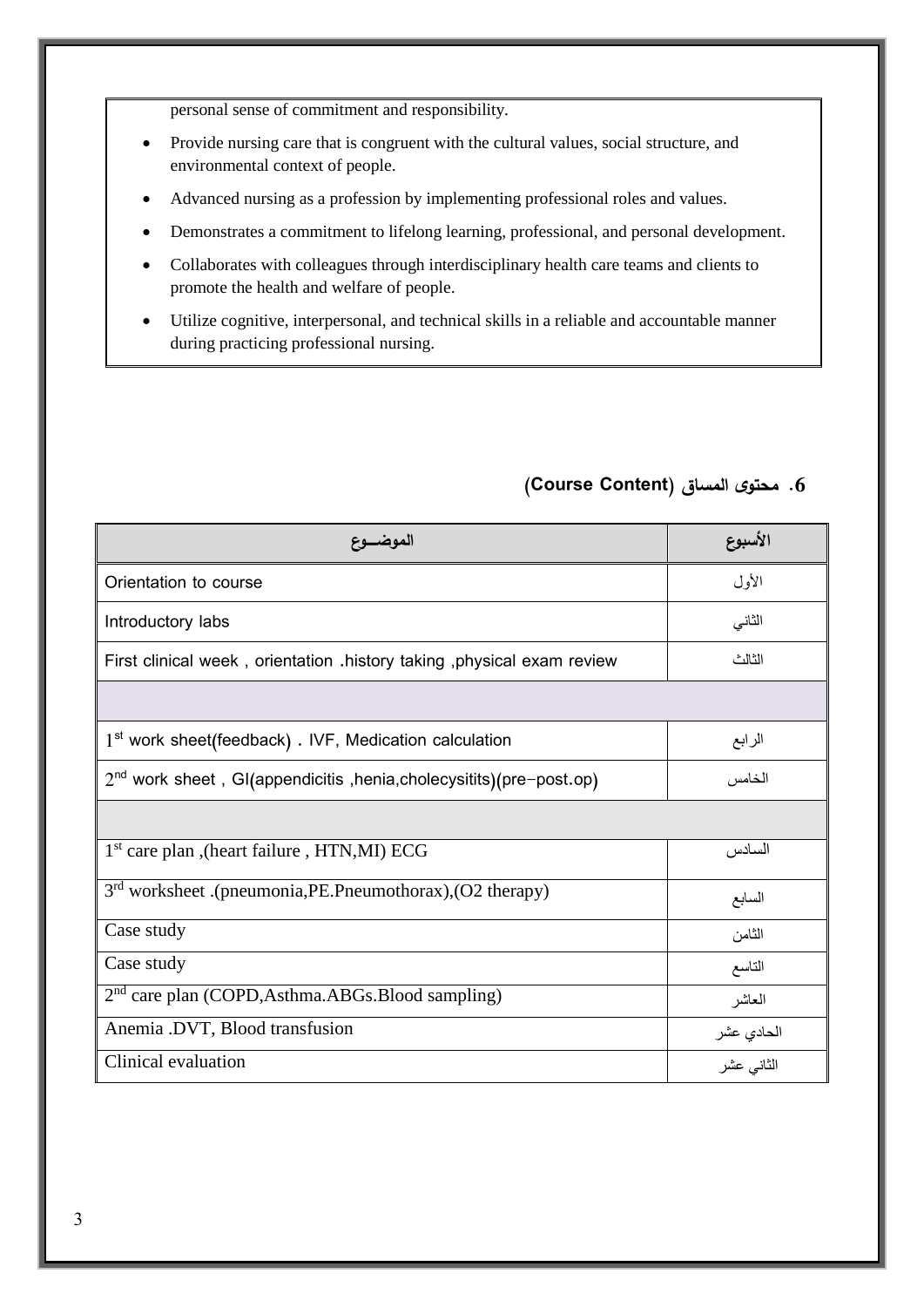**.7 است ارتيجيات التعليم والتعلم وطرق التقويم**

# **)Teaching and learning Strategies and Evaluation Methods(**

| نوع التقويم/القياس<br>(امتحان/عروض<br>صفية/مناقشة/واجبات)          | أنشطة التعلم                                                                                                                                                         | استراتيجيات<br>التدربس                                         | مخرجات التعلم                                                                                                                                                                | ت                        |
|--------------------------------------------------------------------|----------------------------------------------------------------------------------------------------------------------------------------------------------------------|----------------------------------------------------------------|------------------------------------------------------------------------------------------------------------------------------------------------------------------------------|--------------------------|
| Discussion and assignment                                          | Bedside patient care                                                                                                                                                 | Clinical focus<br>Application in<br>real patient<br>situations | Demonstrate safe<br>ethical-legal nursing<br>practice                                                                                                                        | $\mathbf{1}$             |
| Clinical evaluation                                                | Clinical training                                                                                                                                                    | real and<br>simulated<br>patient<br>situations<br>discussion   | Critical thinking                                                                                                                                                            | $\overline{2}$           |
| Discussion and clinical<br>evaluation                              | Clinical training                                                                                                                                                    | problem-solving<br>approach                                    | Display<br>professional behavior<br>and therapeutic<br>communication                                                                                                         | 3                        |
| Skills exam<br>Clinical evaluation                                 | <b>Skills</b><br>Vital signs<br><b>IVF</b> administration<br><b>ECG</b><br>O2 therapy<br>Medication Calculation<br><b>Blood sampling</b><br>Pre-post op patient care | Demonstrations                                                 | Demonstrate<br>acceptable level of<br>competency in<br>selected psychomotor<br>skills necessary for the<br>care of adult clients<br>with medical and<br>surgical conditions. | $\overline{4}$           |
| Bedside Case study exam<br>Clinical focus discussion<br>Assignment | Cases study discussion                                                                                                                                               | <b>Clinical</b> focus                                          | Form a framework for<br>professional evidenced<br>base nursing practice                                                                                                      | $\overline{\mathcal{L}}$ |
| Worksheets<br>Care plans<br>Discussion<br>Clinical focus           | Formulating and applying<br>appropriate patient centered<br>nursing care using systemic<br>process                                                                   | <b>Discussion</b><br>Assignment                                | Utilize the nursing<br>process for their<br>patient nursing care.                                                                                                            |                          |